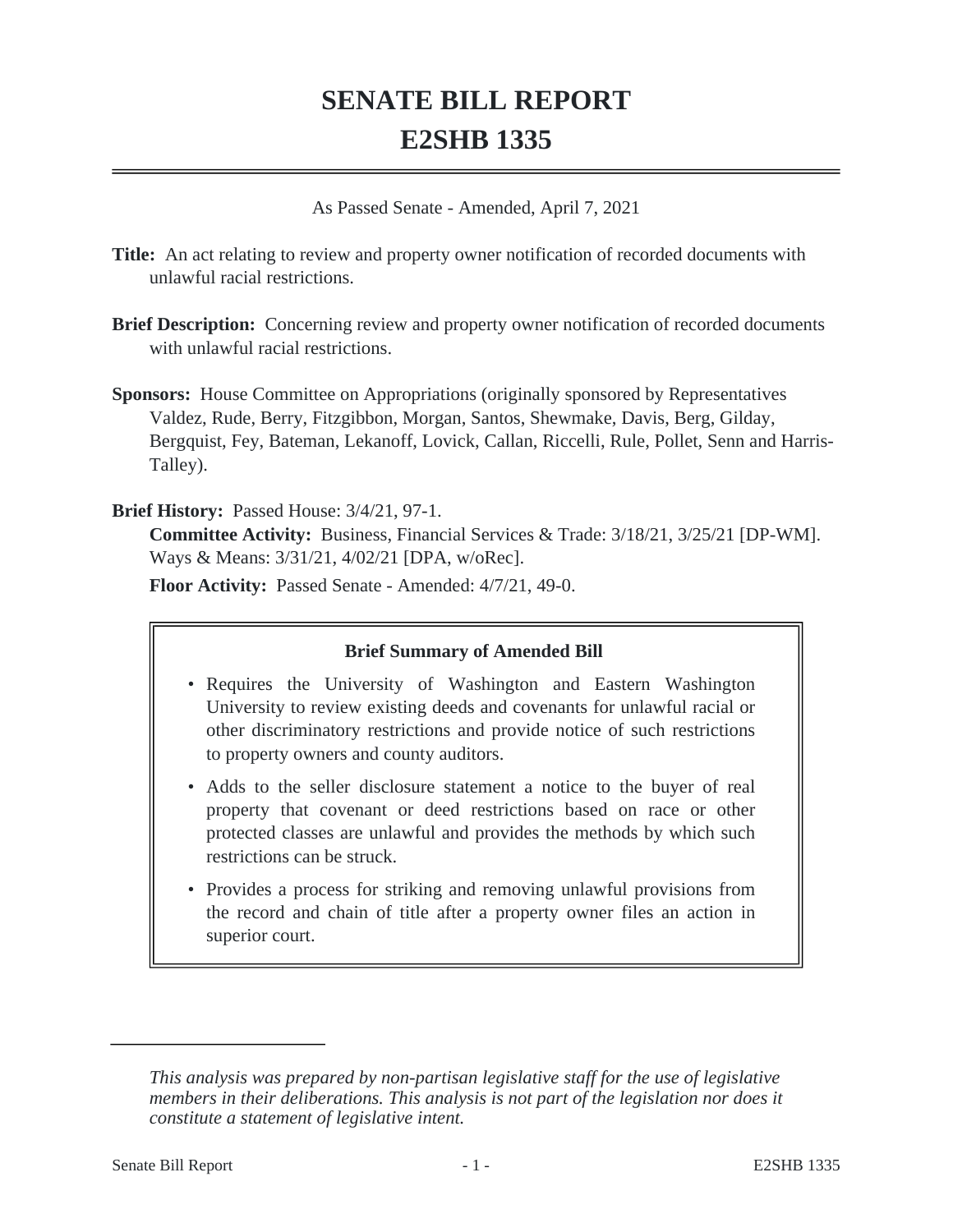#### **SENATE COMMITTEE ON BUSINESS, FINANCIAL SERVICES & TRADE**

**Majority Report:** Do pass and be referred to Committee on Ways & Means. Signed by Senators Mullet, Chair; Hasegawa, Vice Chair; Dozier, Ranking Member; Brown, Frockt, Hobbs and Wilson, L.

**Staff:** Clinton McCarthy (786-7319)

#### **SENATE COMMITTEE ON WAYS & MEANS**

**Majority Report:** Do pass as amended.

Signed by Senators Rolfes, Chair; Frockt, Vice Chair, Capital; Robinson, Vice Chair, Operating & Revenue; Wilson, L., Ranking Member; Brown, Assistant Ranking Member, Operating; Schoesler, Assistant Ranking Member, Capital; Braun, Carlyle, Conway, Darneille, Dhingra, Gildon, Hasegawa, Hunt, Keiser, Liias, Mullet, Muzzall, Pedersen, Rivers, Van De Wege, Wagoner, Warnick and Wellman.

**Minority Report:** That it be referred without recommendation. Signed by Senator Honeyford, Assistant Ranking Member, Capital.

**Staff:** Trevor Press (786-7446)

**Background:** Washington Law Against Discrimination. The Washington Law Against Discrimination (WLAD) prohibits discriminatory practices in employment; places of public resort, accommodation, or amusement; real estate transactions; and credit and insurance. The law protects persons from discrimination based on their race, creed, color, national origin, citizenship or immigration status, families with children, sex, marital status, sexual orientation, age, honorably discharged veterans, or military status. The law also protects persons from discrimination based on the presence of any sensory, mental, or physical disability or the use of a trained dog guide or service animal by a person with a disability.

WLAD declares void any provision in a written instrument relating to real property that purports to forbid or restrict the conveyance, encumbrance, occupancy, or lease of the property to individuals within a protected class. If a written instrument contains a provision void under WLAD, the owner, occupant, or tenant of the property or the homeowners' association board may bring an action in superior court to have the provision struck from the public records, or may record a restrictive covenant modification document with the county auditor.

Seller's Disclosures. A seller of residential real property must provide a buyer with a disclosure statement about the property within five business days after mutual acceptance of a written purchase agreement. The disclosure statement requires the seller to answer yes, no, or don't know on a list of items, with space provided for more information if necessary. The seller disclosure statement includes the following categories: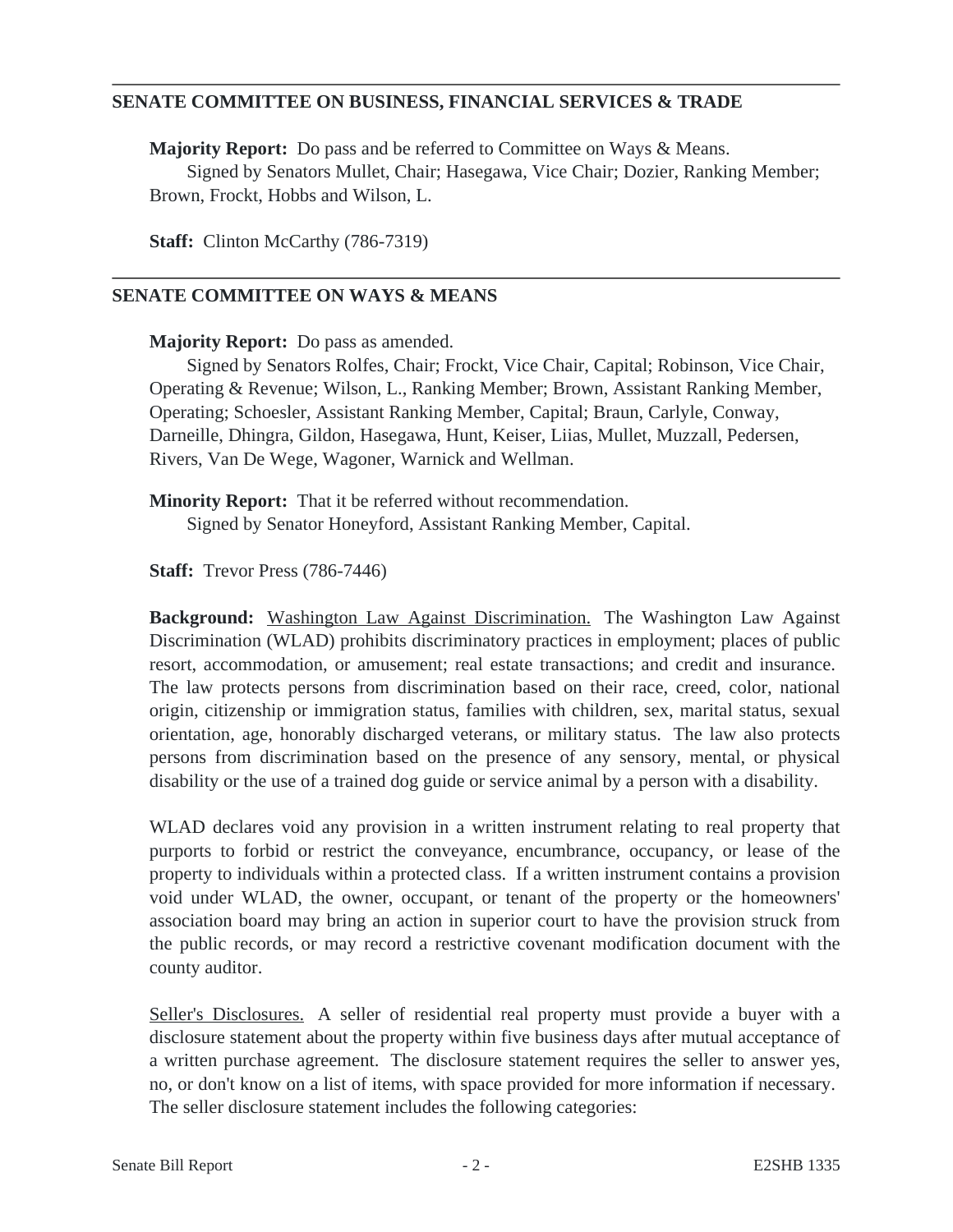- title:
- water;
- sewer or on-site sewage system;
- structural:
- systems and fixtures;
- homeowners' association or common interests;
- environmental;
- manufactured and mobile homes; and
- full disclosure by sellers.

Within three business days of receipt of the disclosure statement, the buyer may approve and accept the disclosure statement or rescind the purchase agreement. If the disclosure statement is delivered late or not delivered, the buyer's right to rescind expires the earlier of three days after receipt of the disclosure statement or the date the transfer closes.

**Summary of Amended Bill:** Subject to appropriations, the University of Washington and Eastern Washington University must review existing recorded covenants and deed restrictions to identify recorded documents that include racial or other restrictions on property ownership or use against protected classes that are unlawful under WLAD. For properties subject to such unlawful restrictions, the universities must notify property owners and the county auditor of the county in which the property is located and must provide information on how such unlawful restrictions may be struck.

The seller disclosure statement is amended to include a notice to the buyer that covenants or deed restrictions based on race, creed, sexual orientation, or other protected class are void and unenforceable, and provides information on how such illegal restrictions can be struck.

A process for striking and removing unlawful restrictions from the record and chain of title after a property owner files an action in superior court is provided.

The original document or image containing the unlawful restrictions may be preserved for historical or archival purposes and may be transferred to the Secretary of State Archives Division to be preserved for historical or archival purposes.

The provisions of the bill apply to real estate transactions entered into on or after January 1, 2022.

#### **Appropriation:** None.

**Fiscal Note:** Available.

#### **Creates Committee/Commission/Task Force that includes Legislative members:** No.

**Effective Date:** The bill takes effect on January 1, 2022.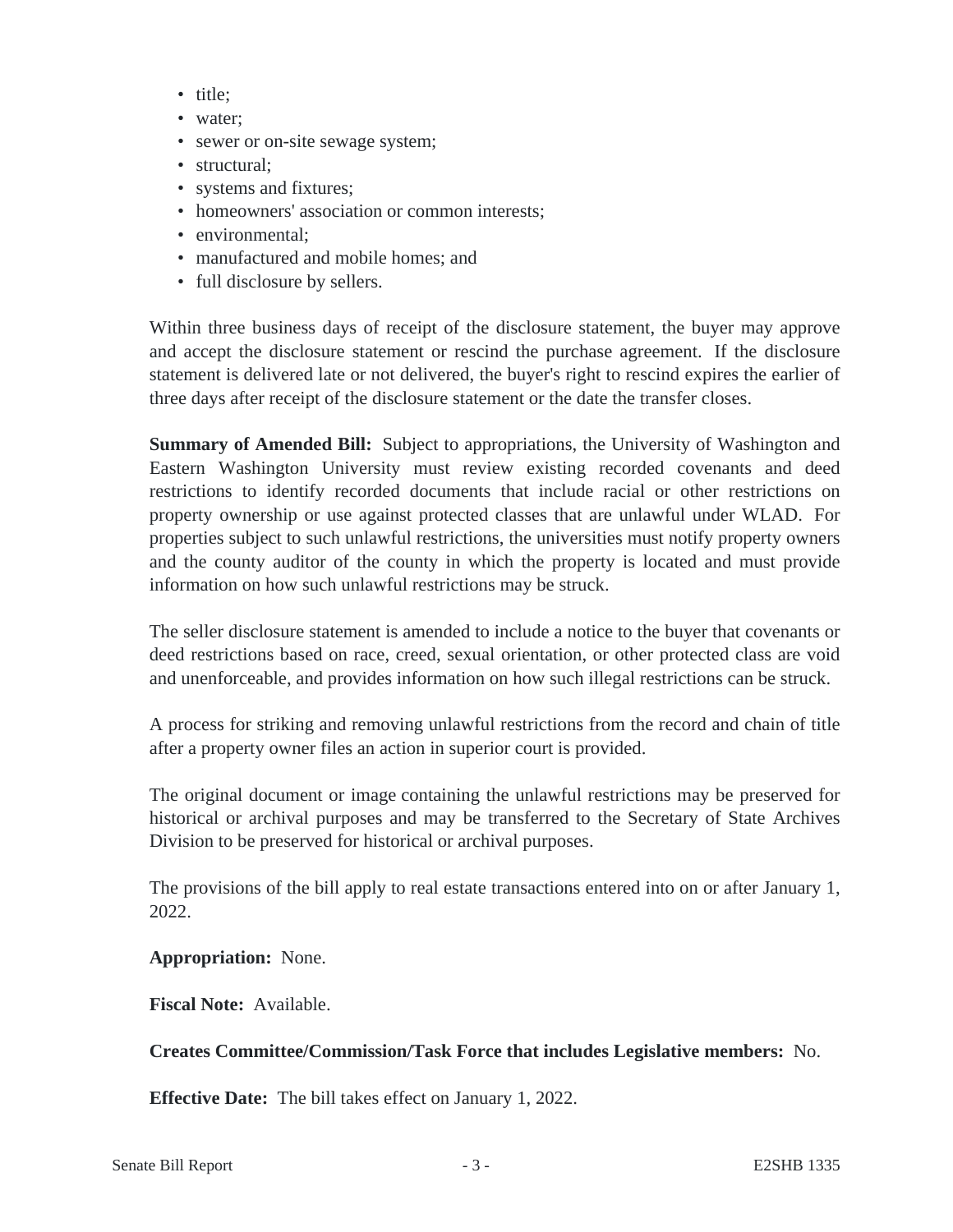**Staff Summary of Public Testimony on Engrossed Second Substitute House Bill (Business, Financial Services & Trade):** PRO: Racial covenants are some of the most racist records we have. These records still exist and they are racist. If people knew that the covenants were placed on their homes, they would want them removed. The cost is likely to be approximately \$250,000 per year. These racist property covenants are both part of our history and a stain on the character of our state. Eastern Washington University (EWU) is uniquely positioned to find and analyze these records. They have the researchers and expertise to do this project. There are 20 counties east of the Cascades. EWU will create an index of these covenants. Many of these records are not digitized, and cover a land mass the size of Portugal. Segregation intensified during the early part of the 20th century, and the restrictions from the covenants enforced this segregation. This is one more step in the right direction. This bill provides tools for identifying the covenants and a procedure for removing them. EWU has the experience, the passion, and expertise to see this project through. There will be significant fieldwork for this bill, and students will be paid for this meaningful work. This is a better, more feasible bill after having worked with stakeholders. The amendment to the disclosure that lets people know how to remove the covenants. This was written to be practical, and provides a valuable learning opportunity for students.

OTHER: With appropriate funding, this bill can be successful. In 27 counties, the records to be analyzed are paper and make this an onerous process. This bill clarifies the process for removing the offensive covenants. This bill is a collaboration between a broad set of stakeholders.

**Persons Testifying (Business, Financial Services & Trade):** PRO: Representative Javier Valdez, Prime Sponsor; Larry Cebula, Eastern Washington University; Logan Camporeale, Local Historian; Jacob Vigdor, University of Washington; Nora Burnes, Building Industry Association of Washington; Sean Holland, Washington Land Title Association; Sam Ligon, Eastern Washington University; Bill Clarke, Washington Realtors; Katherine Touff, Seattle University School of Law.

OTHER: Vicky Dalton, Spokane County Auditor, Washington State Association of County Auditors.

**Persons Signed In To Testify But Not Testifying (Business, Financial Services & Trade):** No one.

**Staff Summary of Public Testimony on Engrossed Second Substitute House Bill (Ways & Means):** *The committee recommended a different version of the bill than what was heard.* PRO: We have compiled an archive of deed restrictions. The work of discovering deed restrictions is complicated and costly. This bill will allow discovery of deed restrictions across the states. The law allows a process where the property owner files a restrictive covenant modification form and that then becomes part of the property record and in that process the landlord repudiates, it does not remove the property record. This is a